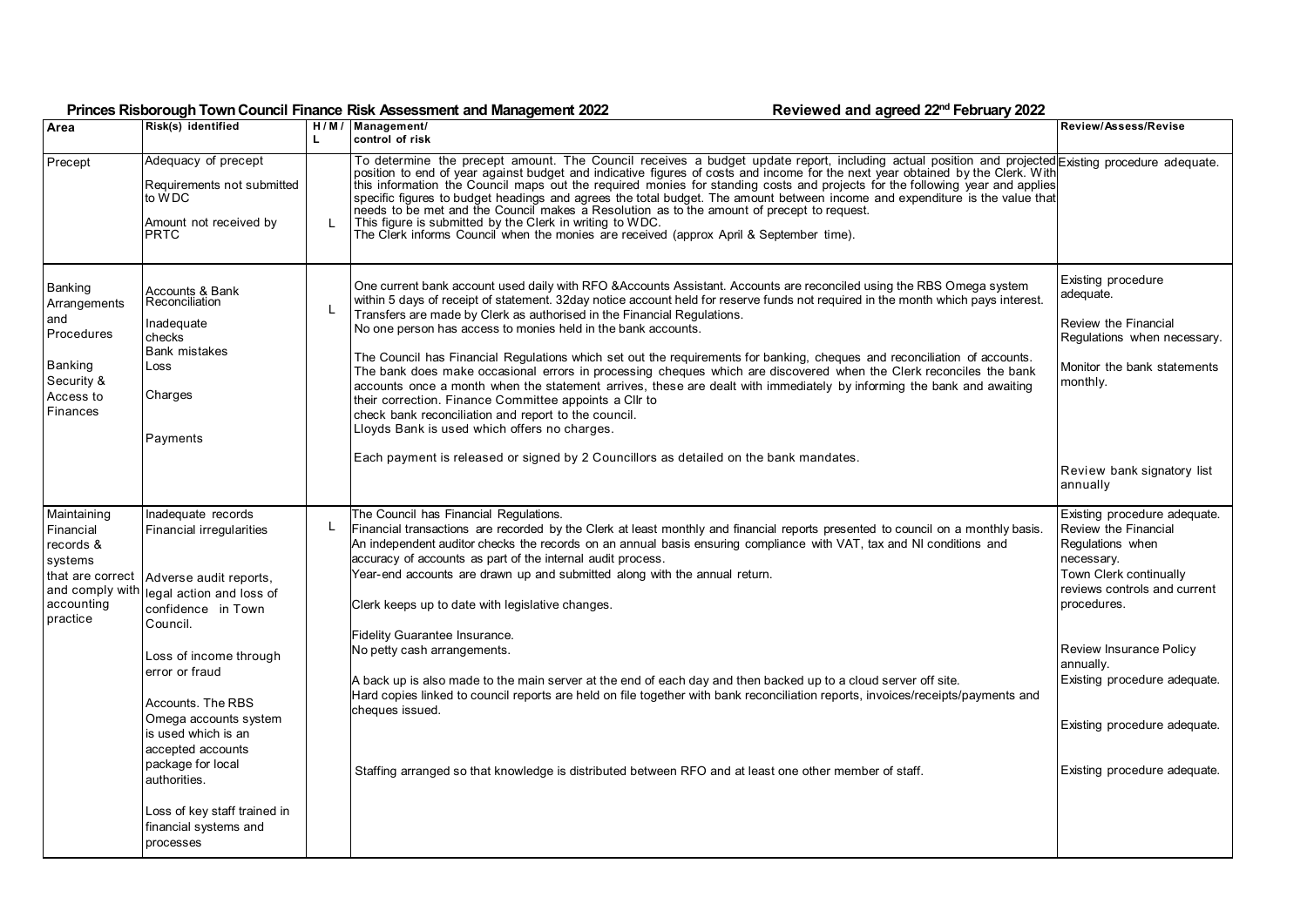| Maintaining       | <b>Financial Regulations</b>      |   | The Clerk to react to any changes in legislation or other areas in order to ensure the regulations are fully compliant and also                                                                                                  | <b>Review Financial</b>    |
|-------------------|-----------------------------------|---|----------------------------------------------------------------------------------------------------------------------------------------------------------------------------------------------------------------------------------|----------------------------|
| Financial         | become out of date with           |   | provides a strong framework compatible with Council's practices.                                                                                                                                                                 | Regulations at least every |
| Control           | change in technology,             |   |                                                                                                                                                                                                                                  | two years.                 |
| that are correct  | requlations or business.          |   |                                                                                                                                                                                                                                  |                            |
|                   | and comply with Lack of budgetary |   |                                                                                                                                                                                                                                  |                            |
| accounting        | overview/overspend                |   | Monthly review of Income and Expenditure by Finance Committee.                                                                                                                                                                   |                            |
| practice          | against budget.                   |   | Quarterly review of Committee budgets by Committees.                                                                                                                                                                             | <b>Existing procedures</b> |
|                   | Lack of finance to meet           |   |                                                                                                                                                                                                                                  | adequate                   |
|                   | unbudgeted, urgent                |   | Contingency included in budget.                                                                                                                                                                                                  |                            |
|                   | commitments (with safety          |   |                                                                                                                                                                                                                                  | Review reserves annually.  |
|                   | implications)                     |   |                                                                                                                                                                                                                                  |                            |
| Direct costs      | Goods not supplied but            |   |                                                                                                                                                                                                                                  |                            |
| Overhead          | billed                            |   | The Council has Financial Regulations which set out the requirements. At monthly Finance meetings the list of invoices<br> awaiting approval is distributed to Councillors. These are considered and the Councillors approve the |                            |
| expenses          |                                   |   | payment. Two Councillors check each invoice against the cheque book/payment method and associated paperwork and                                                                                                                  | Existing procedure         |
| <b>Debts</b>      | Incorrect invoicing               |   | initials the invoice and cheque stub.                                                                                                                                                                                            | adequate. Review the       |
|                   | Loss of stock                     |   | The Council has minimal stocks, these are checked and monitored by the Clerk/Maintenance Team.                                                                                                                                   | Financial Regulations when |
|                   |                                   |   |                                                                                                                                                                                                                                  | necessary                  |
|                   | Unpaid invoices                   |   | Unpaid invoices are pursued and where possible, payment is obtained in advance.                                                                                                                                                  |                            |
|                   |                                   |   |                                                                                                                                                                                                                                  |                            |
| Grants and        | Power to pay<br>Authorisation of  |   | All such expenditure goes through the required Council process of approval, minuted and listed accordingly.                                                                                                                      | Existing procedure         |
| support           | Council to pay                    | L | The Town Council has adopted the General Power of Competence.                                                                                                                                                                    | adequate.                  |
| -payable          |                                   |   |                                                                                                                                                                                                                                  |                            |
|                   |                                   |   |                                                                                                                                                                                                                                  |                            |
| Grants            | Receipts of Grant                 | L | The Town Council does not presently receive any regular grants. One off grants may come with terms and conditions to                                                                                                             | Procedure would need to    |
| receivable        |                                   |   | be satisfied. All monies received are entered and payments made against the project.                                                                                                                                             | be formed, if required.    |
|                   |                                   |   |                                                                                                                                                                                                                                  |                            |
| Charges           | Receipt of rental                 |   | Rental of the Community Centre, Recreation ground and the Market House - The Clerk issues terms and conditions of usage                                                                                                          | Existing procedure         |
| -rentals          | Insurance implication             | L | and a booking form to all applicants.                                                                                                                                                                                            | adequate.                  |
| receivable        |                                   |   | The Town Council copy is held by the Clerk.                                                                                                                                                                                      | Review agreement and fees  |
|                   |                                   | M | Invoices are raised on a monthly basis. The cheque is received and banked.                                                                                                                                                       | annually.                  |
|                   |                                   |   | The Council is notified accordingly.                                                                                                                                                                                             |                            |
|                   |                                   |   | A Risk Assessment and copy of Insurance is requested of all users who are required to provide a copy to the Town Council.                                                                                                        |                            |
|                   |                                   |   | All Town Council property is covered by Public Liability insurance.                                                                                                                                                              | Ensure payment, risk       |
|                   |                                   |   |                                                                                                                                                                                                                                  | assessment and copy of     |
| All actions taken | Non-compliance with               |   | Town Clerk to keep up to date with changes in legislation seeking advice when necessary, attending relevant training sessions.                                                                                                   | Review training records    |
| by the Town       | legislation or practice           |   |                                                                                                                                                                                                                                  | annually                   |
| Council comply    | leading to the Council            |   | Councillors to attend training sessions when relevant,                                                                                                                                                                           |                            |
| with current      | being "Ultra Vires"               |   |                                                                                                                                                                                                                                  |                            |
| legislation       |                                   |   | Membership of SLCC, BALC and NALC.                                                                                                                                                                                               | Review membership annually |
|                   |                                   |   |                                                                                                                                                                                                                                  |                            |
|                   | Illegal activity or               |   | All activity and payments within the powers of the Town Council to be resolved and minuted at Finance/ Full Town Council                                                                                                         | Existing procedures        |
|                   | payments                          |   | Meetings.                                                                                                                                                                                                                        | adequate.                  |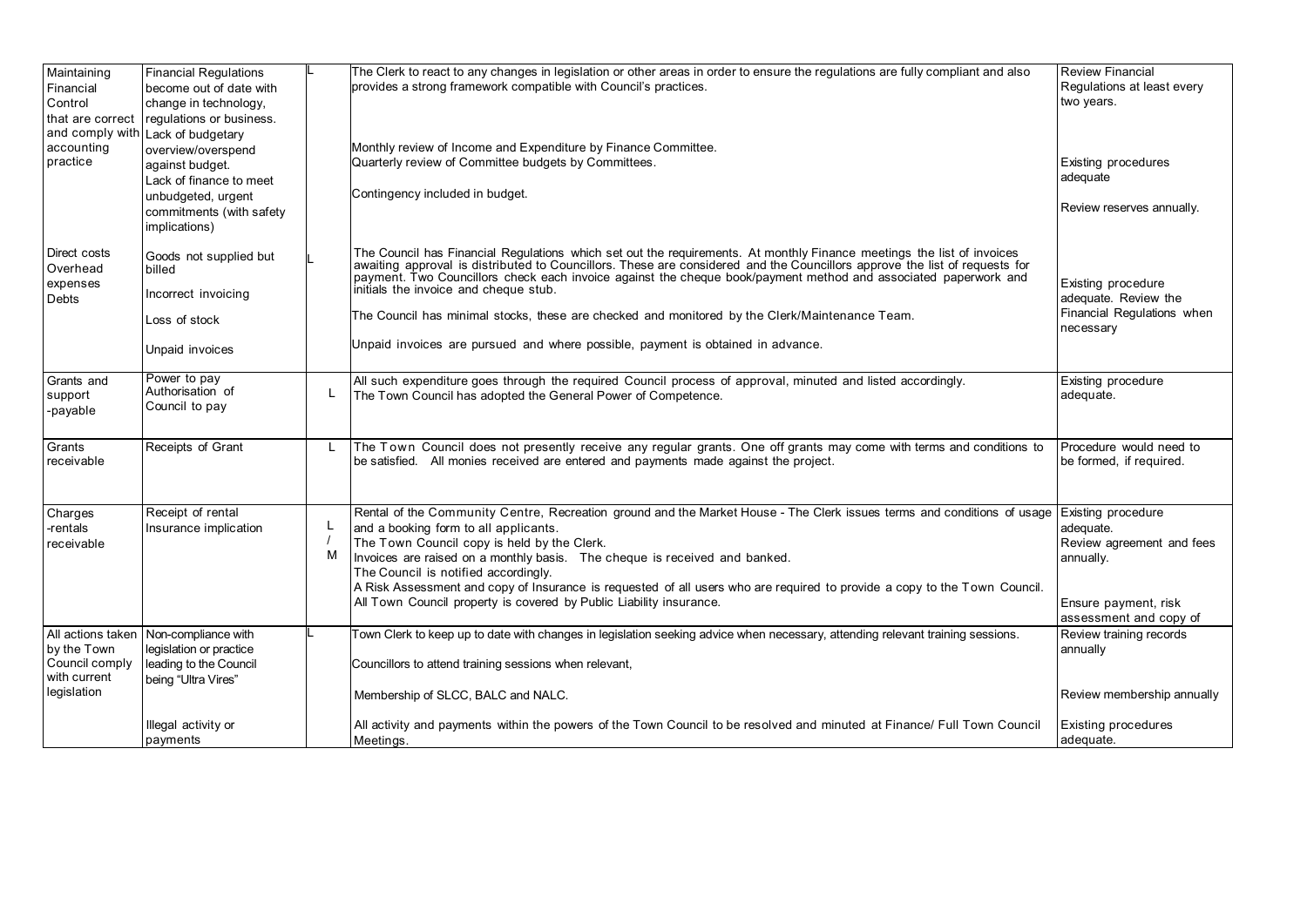| Best value<br>Accountability                                | Work awarded<br>incorrectly Overspend<br>on services                                                                                                                                                   | L/<br>M      | Town Council practice would be to seek, if possible, three quotations for any work required to be undertaken or<br>goods where the cost is more than £600.<br>For major contract services, where the council intends to procure or award a public supply contract, public service<br>contract or public works contract as defined by The Public Contracts Regulations 2015 which is valued at £25,000 or<br>more, the council will comply with the relevant requirements of the Regulations which require councils to use the<br>Contracts Finder website to advertise contract opportunities.<br>If a problem is encountered with a contract the Clerk would investigate the situation, check the quotation/tender,<br>research the problem and report to Council.                                                                                                                                                     | Existing procedure adequate.<br>Included in Financial Regulations.                                                                                                                                                                                                     |
|-------------------------------------------------------------|--------------------------------------------------------------------------------------------------------------------------------------------------------------------------------------------------------|--------------|-------------------------------------------------------------------------------------------------------------------------------------------------------------------------------------------------------------------------------------------------------------------------------------------------------------------------------------------------------------------------------------------------------------------------------------------------------------------------------------------------------------------------------------------------------------------------------------------------------------------------------------------------------------------------------------------------------------------------------------------------------------------------------------------------------------------------------------------------------------------------------------------------------------------------|------------------------------------------------------------------------------------------------------------------------------------------------------------------------------------------------------------------------------------------------------------------------|
| Salaries and<br>assoc. costs                                | Salary paid<br>incorrectly<br>Wrong hours paid<br>Wrong rate paid<br>False employee<br>Wrong deductions of NI or<br>Гах<br>Unpaid Tax & NI<br>contributions to the Inland<br>Revenue.<br>Annual return | $\mathsf{L}$ | The Admin &H/R Committee authorises the appointment of all employees. The Council authorises the creation<br>of new roles.<br>Salary rates are agreed in contract and any amendment agreed by council and recorded in personnel files.<br>Salary analysis and slips are produced by the Clerk monthly together with a schedule of payments to the Inland<br>Revenue (for Tax and NI) & pension to the Council. These are inspected at Finance meetings and signed off.<br>All salary, pension, Tax and NI contributions are worked out by the Clerk. All Tax and NI payments are<br>submitted by the Clerk.<br>Each member of staff has a contract of employment and job description.<br>Employer's Annual Return is completed by the Clerk and submitted online to the Inland Revenue within the<br>prescribed time frame.<br>The LGPS Annual Pension return is completed and returned with the prescribed time frame. | Existing appointment and payment<br>system is adequate.<br>Existing procedures adequate.                                                                                                                                                                               |
| Employees                                                   | Loss of key<br>personnel<br>Health & Safety<br>Actions undertaken by<br>staff<br>Fraud by staff                                                                                                        | L            | Long term incapacity of Clerk (more than 3 moths) would be covered by appointment of temporary Clerk Short<br>term illness would be covered by the Deputy Clerk.<br>The Clerk should be provided with relevant training, reference books, access to professional and legal advice<br>required to undertake the role.<br>The Maintenance Team should be provided with adequate direction and safety equipment needed to undertake<br>the roles, ie. protective clothing and training.<br>Ellis Whittam appointed as H/R and H&S Consultants<br>The office staff should be provided with adequate direction and relevant training as necessary.<br>Appraisals are carried out annually with one to one interviews conducted on a quarterly basis.<br>The requirements of the Fidelity Guarantee Insurance to be adhered to with regards to Fraud.                                                                         | Existing procedure<br>adequate.<br>Purchase revised books. Membership of<br>the SLCC. NALC/BALC renewed annually.<br>Monitor working conditions, safety<br>requirements and insurance regularly.<br>Reviewed every 3 years.<br>Reviewed annually with Insurance policy |
| Election<br>costs                                           | Risk of an election cost                                                                                                                                                                               | L/M          | Risk is higher in an election year. When an election is due the Clerk will obtain an estimate of costs from the District Existing procedure adequate.<br>Council for a full election and an uncontested election.<br>There are no measures which can be adopted to minimise the risk of having a contested election as this is a<br>democratic process and should not be stifled. The annual budget is set with this in mind.                                                                                                                                                                                                                                                                                                                                                                                                                                                                                           |                                                                                                                                                                                                                                                                        |
| <b>VAT</b>                                                  | Re-claiming/charging                                                                                                                                                                                   | L            | The Council has Financial Regulations which set out the requirements. VAT returns are lodged on a quarterly<br>basis in line with accepted procedures<br>The Council use the RBS Omega system which incorporates a VAT schedule which is an accepted package.                                                                                                                                                                                                                                                                                                                                                                                                                                                                                                                                                                                                                                                           | Existing procedure adequate.                                                                                                                                                                                                                                           |
| Annual<br>Governance and<br>Accountability<br>Return (AGAR) | Submit within time limits                                                                                                                                                                              | $\mathsf{L}$ | The AGAR is completed by the RFO and Internal Auditor then presented to the Council for approval and is<br>signed by the Chairman of the Council at that meeting. Once approved and signed by the<br>Council it is sent on to the External Auditor within time limit with the supporting information requested.                                                                                                                                                                                                                                                                                                                                                                                                                                                                                                                                                                                                         | <b>Existing procedures</b><br>adequate.                                                                                                                                                                                                                                |